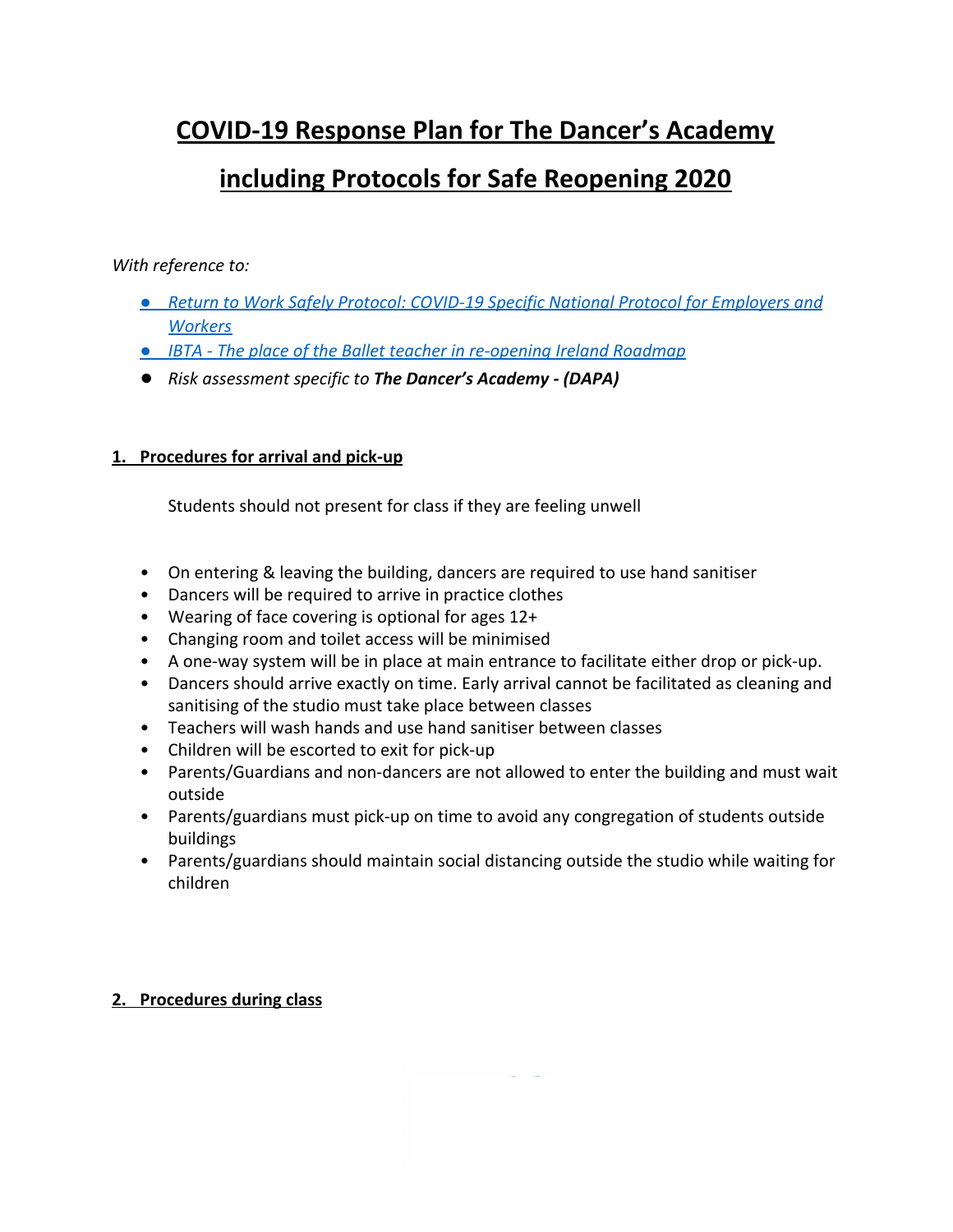- Restricted numbers in classes
- Within the dance class, spacing will be marked out at the barre and in the centre
- There will be a 5 minute break between sessions so that the barres can be wiped with disinfectant and the room can be aired
- Dancers are requested to bring their own bottles of water to class

## 3. Procedure in case of non COVID-19 emergency

- A first aid box with gloves, ice-packs and medical equipment is available with the teacher.
- The designated first-aider using this area must first wash hands, then put gloves & face mask on before attending to a dancer needing attention.

## 4. Lead representative re. COVID-19 measures

• Katy Wallace

## 5. Employer-worker engagement, communication and training

- The key to a safe and continued return to work requires strong communication and a shared collaborative approach between employers and workers
- Workplace controls to comply with infection prevention measures included in this protocol should be communicated and explained to all relevant workers and others
- As noted above, an employer will appoint at least one lead worker representative whose role is to work collaboratively with the employer to assist in the implementation of measures and monitor adherence to the measures to prevent the spread of COVID -19. Every workplace will however, have at least one worker representative in place to address these COVID-19 requirements. The worker representative should, together with the COVID-19 response management team, support the implementation of the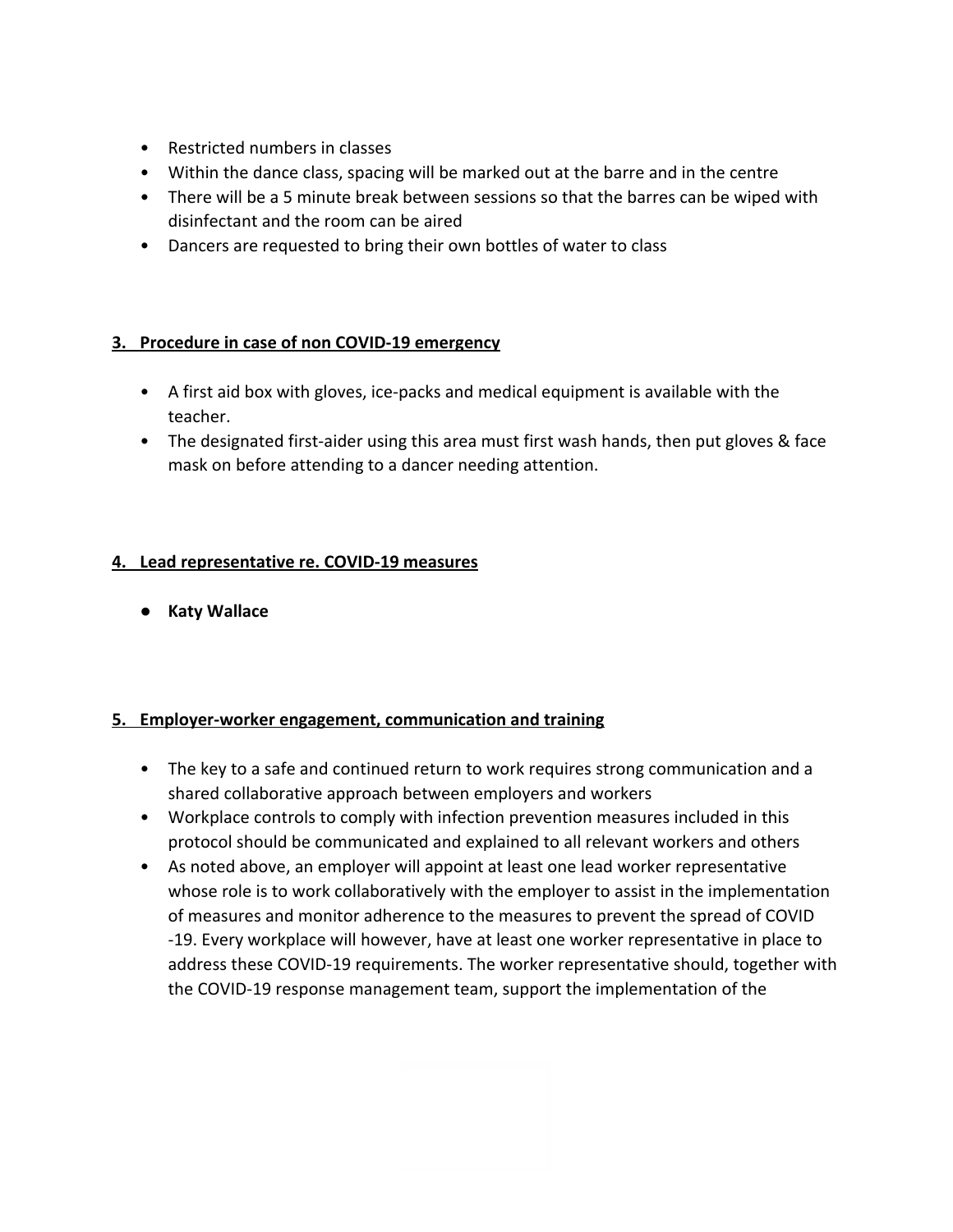measures identified in this national protocol. Such a person or persons should be clearly identifiable in the workplace and receive the relevant and necessary training by their employer.

# 6. Implementing the COVID-19 prevention and control measures to minimize risk to teachers and students

Policies and procedures for prompt identification and isolation of workers who may have symptoms of COVID-19. The prompt identification and isolation of potentially infectious individuals is a crucial step in protecting the worker involved, their colleagues, customers or others at the workplace.

- DAPA will keep a log of all classes held to facilitate contact tracing
- DAPA will inform workers and others of the purpose of the log
- Each teacher will keep an attendance roll to facilitate contact tracing
- DAPA will display information on signs and symptoms of COVID-19
- DAPA will provide up to date information on the Public Health advice issued by the HSE and Gov.ie
- DAPA will provide instruction for workers to follow if they develop signs and symptoms of COVID-19 during work

## Our staff will:

- Make themselves aware of the signs and symptoms of COVID-19 and monitor their own wellbeing
- Self-isolate at home and contact their GP promptly for further advice if they display any signs or symptoms
- Report to principal immediately if any symptoms develop during the shift

## The Dancer's Academy will: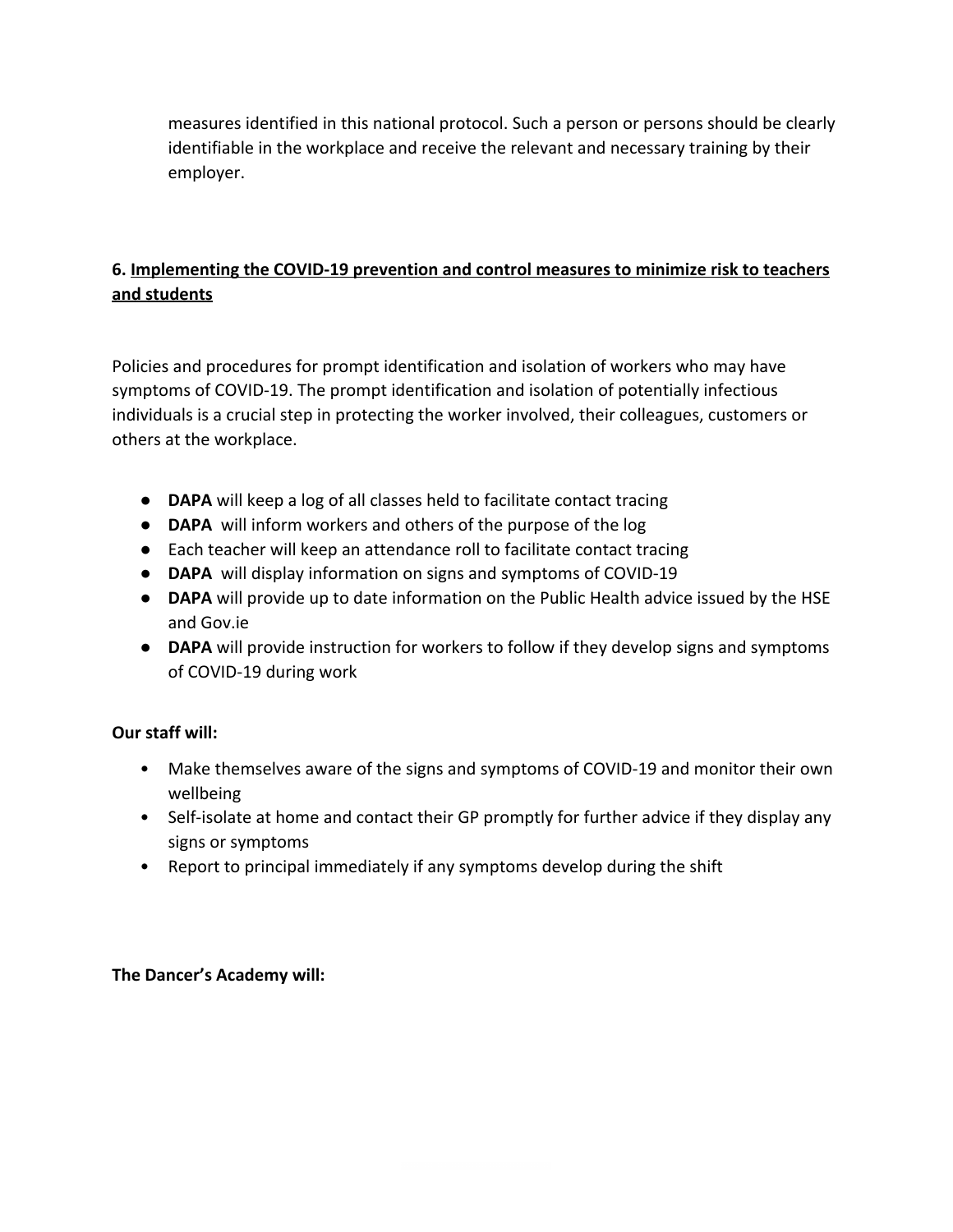- Make available the necessary public health advice from the HSE and other sources as appropriate to our staff
- Agree through negotiation with workers any temporary restructuring of work patterns that may be required to implement the COVID-19 prevention measures in the workplace
- As information about the virus is evolving, public health advice is being updated on a regular basis, and it is important for employers and workers to recognise that flexibility will be required on the part of employers and workers in meeting the measures to reduce the spread

# 7. Return to work

- Before returning to work, the following pre-return to work steps should be put in place and completed by both employers and workers
- DAPA will establish and issue a pre-return to work form for workers to complete at least 3 days in advance of the return to work
- This form should seek confirmation that the worker, to the best of their knowledge, has no symptoms of COVID-19 and also confirm that the worker is not self-isolating or awaiting the results of a COVID-19 test

# 8. Dealing with a suspected case of COVID-19 in the workplace

While teachers/students should not attend work if displaying any symptoms of COVID-19, the following steps outline how employers should put in place a response plan in advance and also deal with a suspected case that may arise during the course of work.

- Designated isolation area Back Porch or Outside Area.
- Other students will not have any access to the isolated person
- Student's parent(s) will be contacted and they will be taken home immediately
- Carer (i.e. ballet teacher) will maintain 2 metre distance
- Both will wear facemask
- The teacher should avoid touching people, surfaces and objects